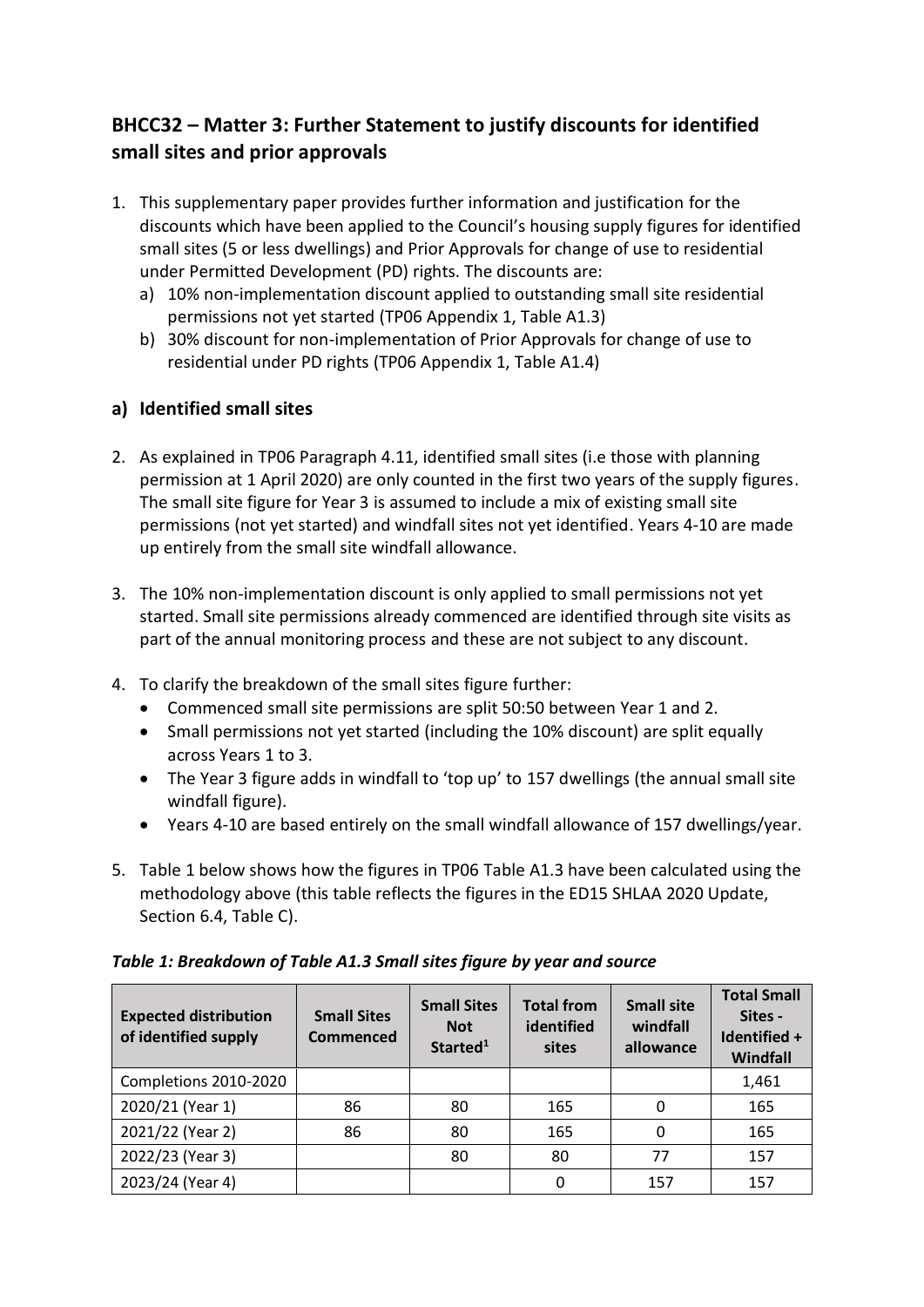| 2024/25 (Year 5)       |     |     | 157   | 157   |
|------------------------|-----|-----|-------|-------|
| 2025-2030 (Years 6-10) |     |     | 785   | 785   |
| <b>Total 2010-2030</b> | 239 | 410 | 1.176 | 3.047 |

 $<sup>1</sup>$  Includes the 10% discount for non-implementation of existing planning permissions.</sup> Note: Figures are rounded.

- 6. Turning to the 10% discount, a non-implementation discount for Identified small sites not yet started has been applied for many years as part of the Council's housing monitoring. Unfortunately, it has not been possible to identify the original justification for this level of discount being applied, but it is thought likely to have been based on analysis of implementation rates at some point in the past.
- 7. In the absence of a specific justification for the 10% discount, the Council has instead undertaken analysis of how accurate this approach has been in predicting the future level of small site completions. This has been undertaken by using the methodology described above to compare the predicted level of small site completions in past SHLAAs with the actual small site completion figures that were recorded in the following two years. The analysis covers the period 2014-2020 and is presented in the Table 2 below.

| Year 1               |                                                |                                    |                   |                                        |  |
|----------------------|------------------------------------------------|------------------------------------|-------------------|----------------------------------------|--|
| Year                 | <b>Projected delivery</b><br>in previous SHLAA | <b>Actual delivery</b><br>recorded | <b>Difference</b> | Source of projected<br>delivery figure |  |
| 2014/15              | 106                                            | 141                                | $+35$             | 2014 SHLAA                             |  |
| 2015/16              | 144                                            | 192                                | +48               | 2015 SHLAA                             |  |
| 2016/17              | 114                                            | 141                                | $+27$             | 2016 SHLAA                             |  |
| 2017/18              | 136                                            | 158                                | $+22$             | 2017 SHLAA                             |  |
| 2018/19              | 138                                            | 153                                | $+15$             | 2018 SHLAA                             |  |
| 2019/20              | 135                                            | 140                                | $+5$              | 2019 SHLAA                             |  |
| Years 1 & 2 combined |                                                |                                    |                   |                                        |  |
| <b>Years</b>         | <b>Projected delivery</b><br>in previous SHLAA | <b>Actual delivery</b><br>recorded | <b>Difference</b> | Source of projected<br>delivery figure |  |
| 2014-2016            | 212                                            | 333                                | $+121$            | 2014 SHLAA                             |  |
| 2015-2017            | 288                                            | 333                                | $+45$             | 2015 SHLAA                             |  |
| 2016-2018            | 228                                            | 299                                | $+71$             | 2016 SHLAA                             |  |
| 2017-2019            | 272                                            | 311                                | $+39$             | 2017 SHLAA                             |  |
| 2018-2020            | 277                                            | 293                                | $+16$             | 2018 SHLAA                             |  |

*Table 2: Housing delivery from Identified small sites (5 or less dwellings) compared to previous SHLAA projections (incorporating 10% discounts)*

8. The analysis shows that the actual recorded delivery of small site completions has exceeded the predicted figures in every year throughout the period. It is possible that some smaller schemes for conversion / change of use come forward and complete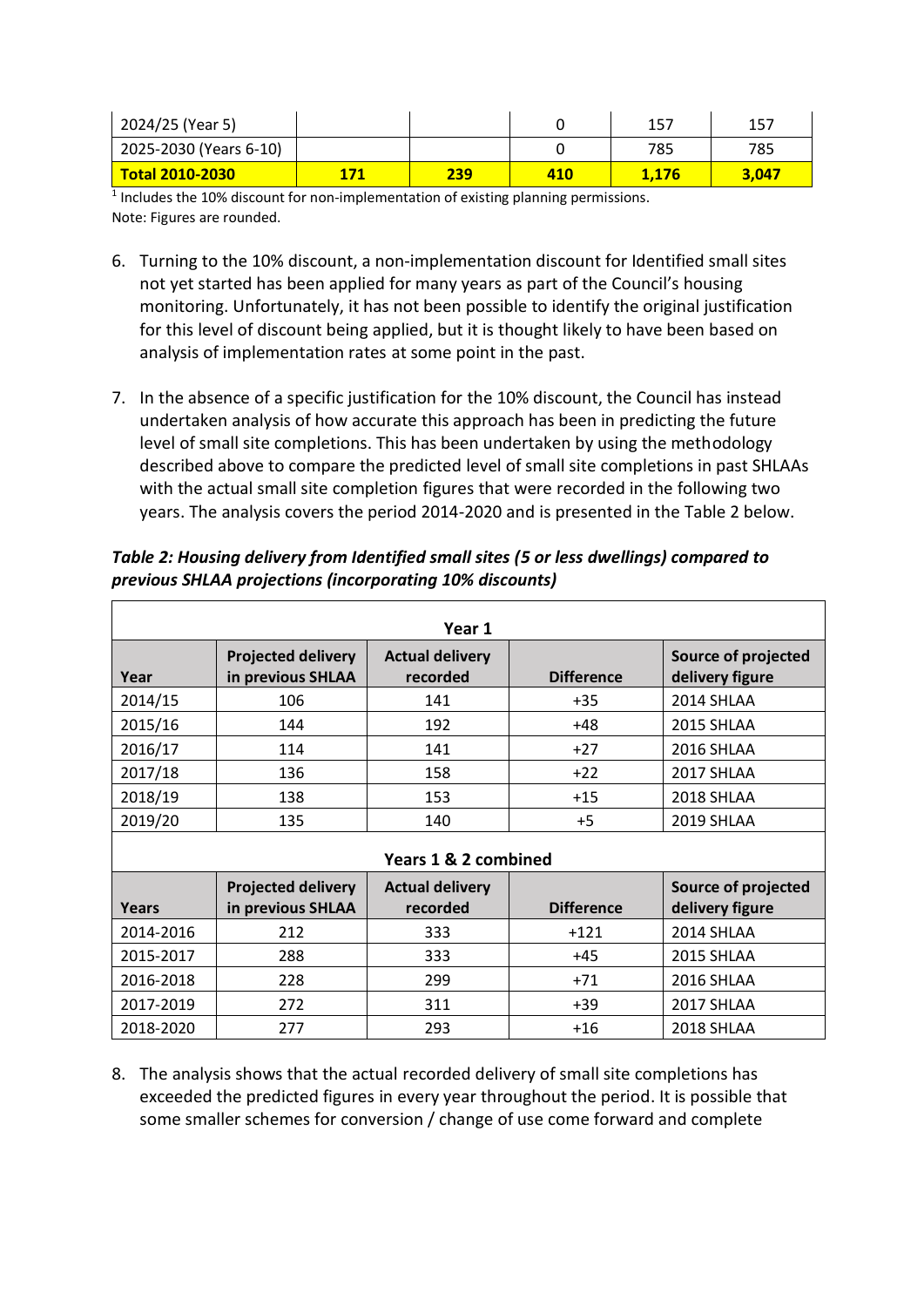within a single monitoring year. As noted in the council's Matter 3 statement, small site delivery<sup>1</sup> in the city is a significant source of housing supply.

9. It is acknowledged that further analysis of the small site figures would be desirable and this will be pursued by the Council moving forward. However, the analysis undertaken demonstrates that based on recent trends, the Table A1.3 figures for future delivery from small sites are both realistic and achievable.

# **b) Prior Approvals**

- 10. Permitted development rights (subject to Prior Approval) for change of use from office to residential was initially introduced nationally in 2013 and has since been expanded to cover change to residential from a range of other uses (most of which have now been amalgamated into the new Use Class E).
- 11. The Council first identified Prior Approvals as a separate category within the housing supply figures in the 2015 SHLAA. At that time there was a lack of any previous trend data on which to base implementation rates for Prior Approvals granted. It was assumed that 70% of the outstanding Prior Approvals would be implemented within the first 5 years (i.e allowing for a 30% non-implementation rate), but it was stated that the implementation rate would be kept under review. The approach of applying a 30% discount has since been applied in all subsequent SHLAAs.
- 12. As explained in TP06 Paragraph 4.14, the housing supply from Prior Approvals in TP06 Table A1.4 is 300 units, which has been calculated by applying a 30% nonimplementation discount to the figure of 429 residential units subject to Prior Approval on 1 April 2020. Further disaggregation provided in the ED15 SHLAA 2020 Update (Section 6.5, table D) shows that the discounted figure of 300 units comprises 288 units on sites of 6+ dwellings and 13 units on sites of 5 or less dwellings (Note: figures are rounded).
- 13. In the time available to prepare this paper, it has not been possible to undertake a detailed site by site analysis of PD implementation rates to verify the 30% discount figure. However, the Council has undertaken analysis of annual completions figures for Prior Approvals over the seven years since 2013/14 based on information available from published AMR reports. This is presented in Table 3 below.

# *Table 3: Residential units delivered through permitted development (Prior Approvals) 2013-2020*

|         | Residential units delivered through PD |                 |       |  |
|---------|----------------------------------------|-----------------|-------|--|
| Year    | Sites of 10+ units                     | Sites <10 units | Total |  |
| 2013/14 |                                        |                 |       |  |
| 2014/15 | 65                                     | 46              | 111   |  |
| 2015/16 | 100                                    | 65              | 165   |  |

<sup>&</sup>lt;sup>1</sup> 33% of all housing delivery for 2015-2020.